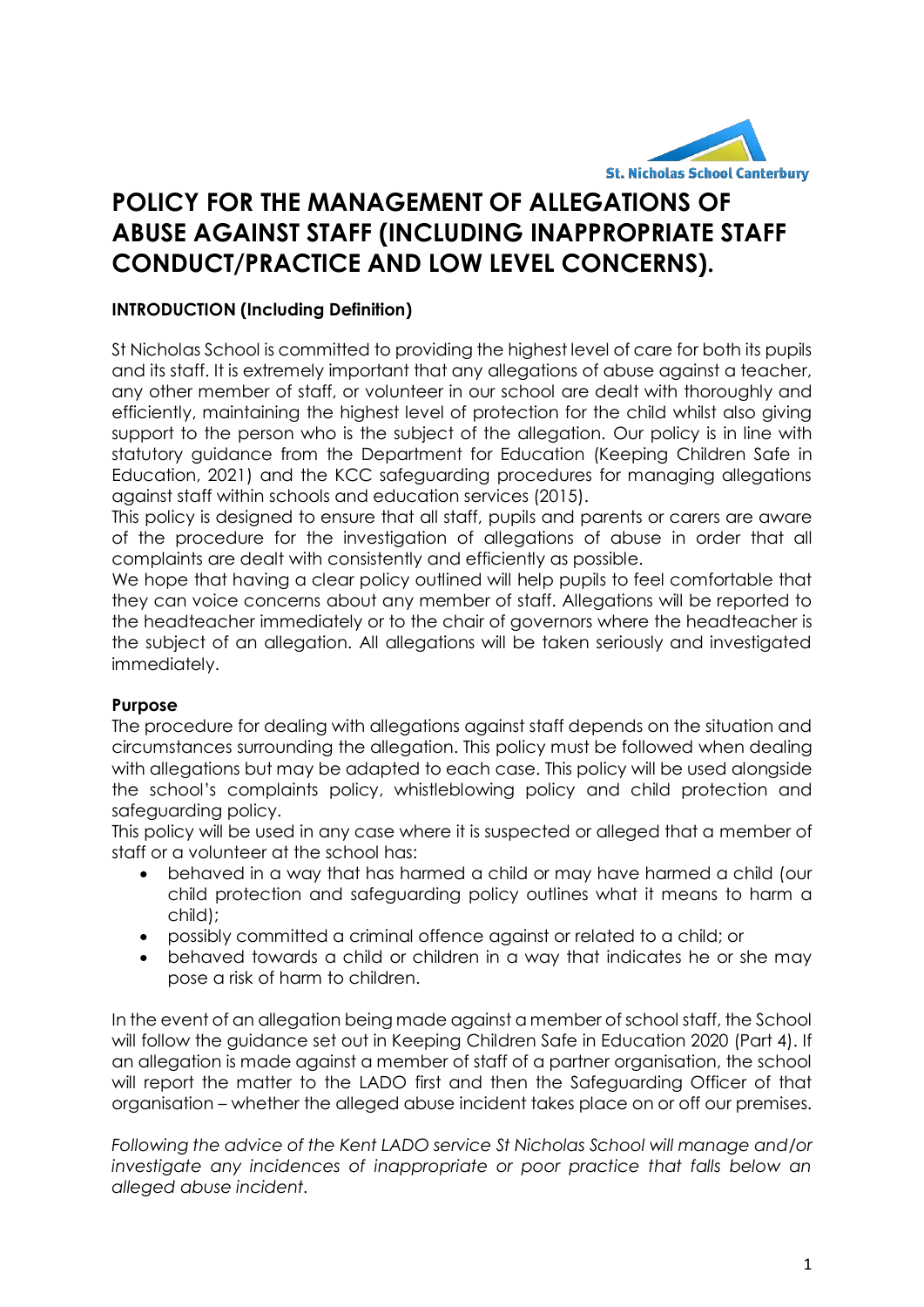# **Timescale**

It is imperative that allegations against staff are dealt with as quickly as possible to:

- minimise the risk to the child
- minimise the impact on the child's academic progress
- minimise stress to the employee concerned
- ensure a fair and thorough investigation for all parties.

To enable this to happen, all staff, parents, and students should be aware of the procedures set out in this policy.

We will deal with all allegations as quickly and effectively as possible and will endeavour to comply with the following timescales, where reasonably practicable:

- Any cases where it is clear immediately that the allegation is unsubstantiated or malicious should be resolved within 1 week
- If the nature of an allegation does not require formal disciplinary action, appropriate action should be taken within 3 working days
- If a disciplinary hearing is required and can be held without further investigation, this should be held within 15 working days

However, these are objectives only and where they are not met, we will endeavour to take the required action as soon as possible thereafter.

# **PROCEDURE**

#### **Reporting an allegation**

All allegations made against staff should be reported immediately to the headteacher. Complaints about the headteacher should be reported to the chair of governors who will then contact the designated officer at the local authority.

Staff who are concerned about the conduct of a colleague towards a pupil are undoubtedly placed in a very difficult situation. They may worry that they have misunderstood the situation and they will wonder whether a report could jeopardise their colleague's career. All staff must remember that the welfare of the child is paramount and must report their concerns immediately.

The Headteacher will contact the designated officer at the local authority and a discussion will take place to decide whether:

- more information is required; or
- no further actions are needed; or
- a strategy discussion should take place; or
- there should be immediate involvement of the police or social care.

The school will share available information with the designated officer about the allegation, the child, and the person against whom the allegation has been made and consider whether a police investigation or a strategy discussion is needed. Representatives from other agencies may be invited to the discussion and could include representatives from health, social care and police.

Email contact of the Kent LADO Service: [kentchildrenslado@kent.gov.uk](mailto:kentchildrenslado@kent.gov.uk)

## **Investigation**

An investigation into the allegation is normally carried out by children's social services or by the school. This will be agreed at the initial evaluation stage. Where the school is not conducting the investigation, it will cooperate with investigative agencies.

Internal investigations must be second to any safeguarding investigation and may need to be delayed until the external investigation is complete.

The following definitions should be used when determining the outcome of the investigation:

**Substantiated:** there is sufficient evidence to prove the allegation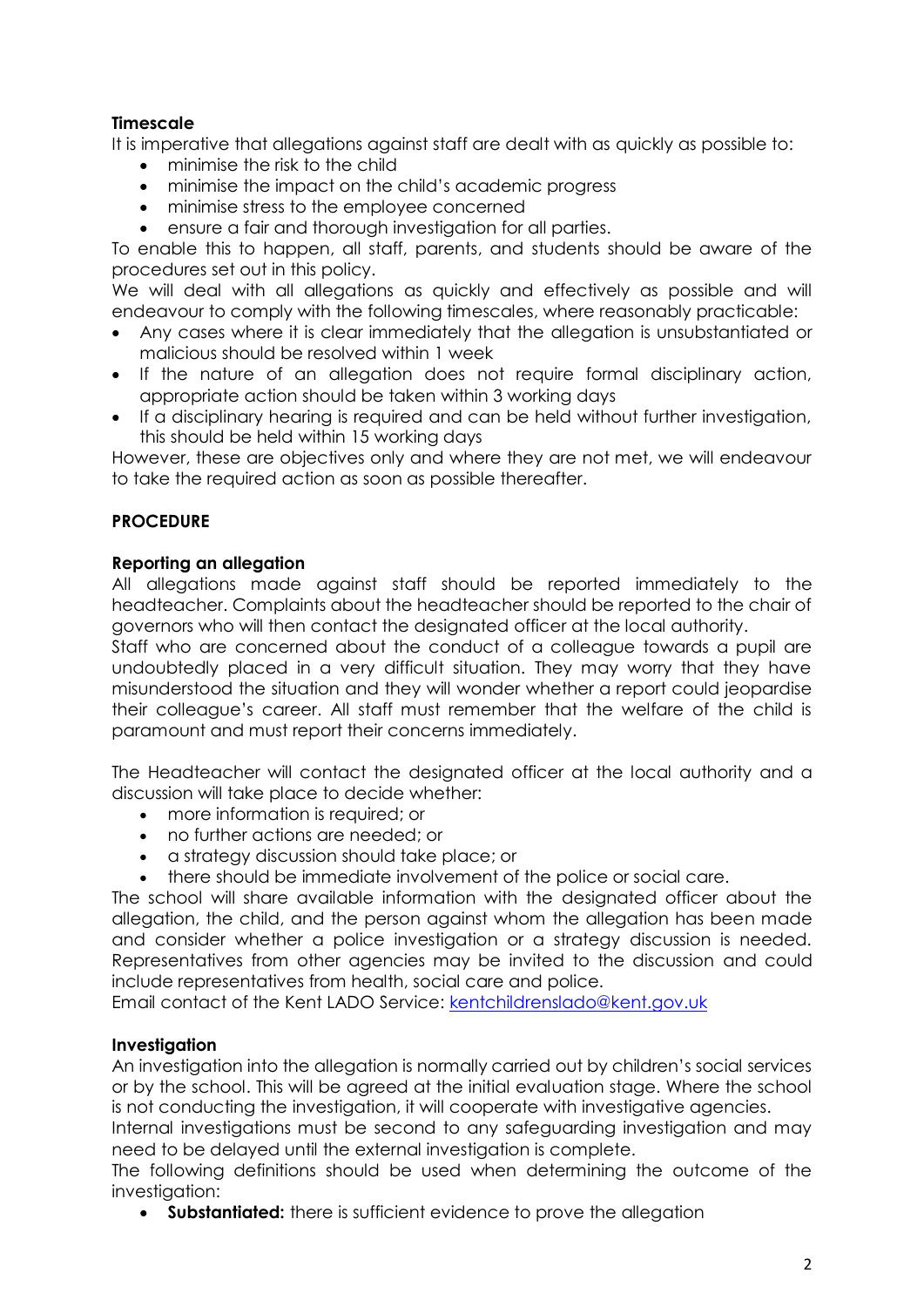- **Malicious:** there is sufficient evidence to disprove the allegation and there has been a deliberate act to deceive
- **False:** there is sufficient evidence to disprove the allegation
- **Unsubstantiated**: there is insufficient evidence to either prove or disprove the allegation. The term, therefore, does not imply guilt or innocence.
- **Unfounded:** to reflect cases where there is no evidence or proper basis which supports the allegation being made

## **SUPPORTING THOSE INVOLVED**

#### **The person(s) who makes the allegation and their parents/carers**

Parents and carers will be notified if their child makes or is involved in an allegation against staff if they do not already know. However, if the police or social services are to be involved, they will be contacted first and will advise as to what information may or may not be disclosed to the parents. There will be a staff member designated to the role of liaising with the parents and child about the case and ensuring that they are fully informed as far as is possible. Parents and carers will be made aware of any progress in the investigation, and where there is no criminal prosecution, the outcome will be explained to them. This may be a disciplinary outcome. During a disciplinary hearing the deliberations and information used for making a decision are usually confidential, but parents will be told the outcome in confidence.

Social services and the police may be involved and will provide the school with advice on what type of additional support the child may need.

There will be an initial meeting with Headteacher (or in his absence the Deputy Headteacher) and the parents of the child(ren) once an allegation has been made. This will explain the procedures that will be followed in such a situation. In the event that an allegation is made against the Headteacher, a meeting will take place with the chair of governors.

The school's whistleblowing policy (found on the school website) enables staff to raise concerns or allegations against their colleagues in confidence and for a sensitive enquiry to take place.

## **The employee**

St Nicholas School has a duty of care to its employees and will take steps to minimise the stress of any allegation and the investigation process.

The person who is the subject of the investigation will be informed as soon as possible and usually after the initial discussion with the designated officer to determine what information can be shared with the individual at this stage. The employee will then be advised on what the next course of action will be. However, if the police or social services are to be involved, they will be contacted before the employee, and will advise as to what information may be disclosed to the person under investigation.

The Chair of Governors will keep the employee informed of the progress of the case and any other work-related issues.

The employee may need additional support and the school will consider what might be appropriate to best accommodate this. If it is a criminal investigation and the police are involved, they may provide this additional support.

#### **Additional considerations for supply teachers and all contracted staff**

If there are concerns or an allegation is made against someone not directly employed by the school, such as a supply teacher or contracted staff member provided by an agency, we will take the actions below in addition to our standard procedures.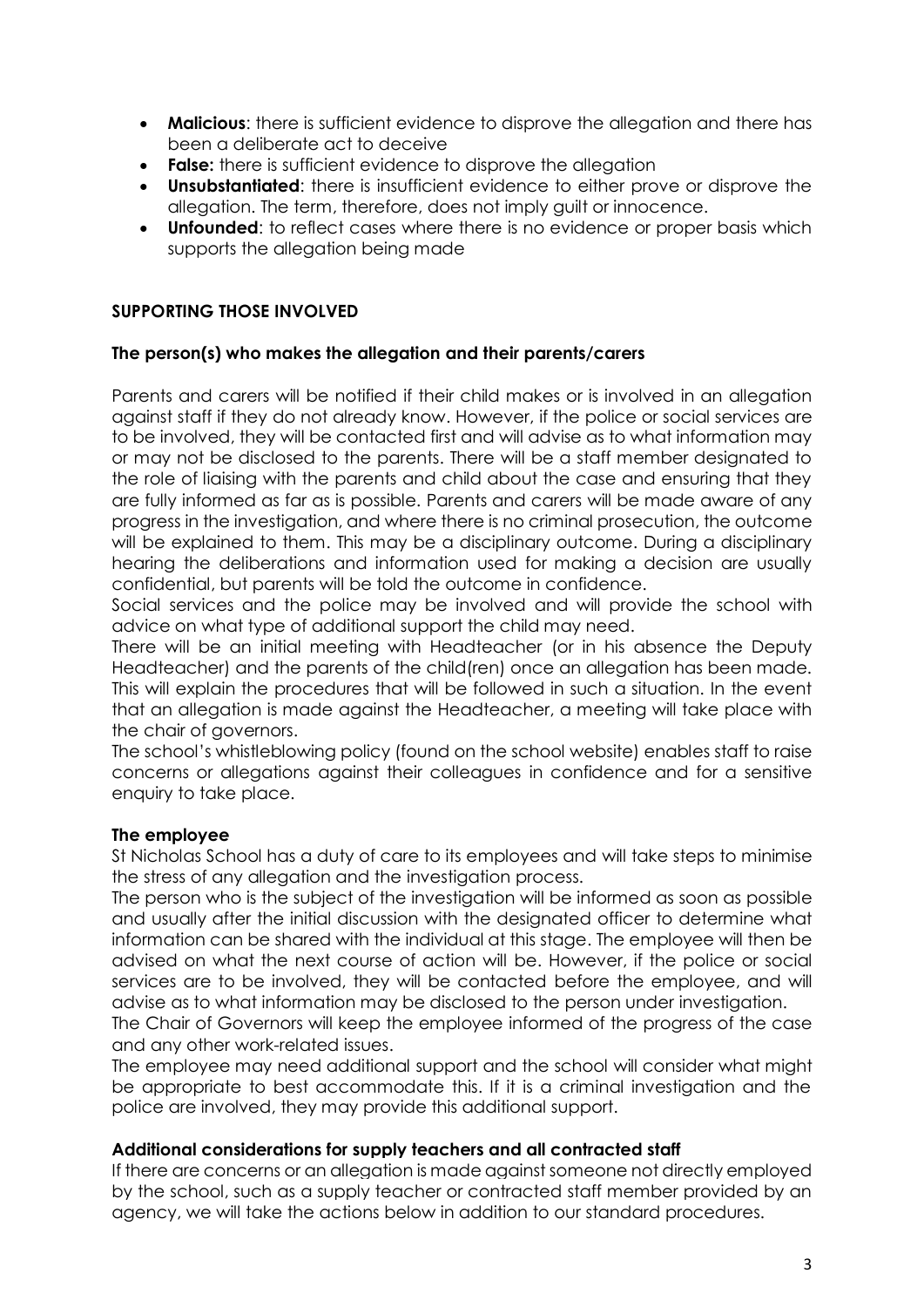- We will not decide to stop using an individual due to safeguarding concerns without finding out the facts and liaising with our LADO to determine a suitable outcome
- The governing board will discuss with the agency whether it is appropriate to suspend the individual, or redeploy them to another part of the school, while the school carries out the investigation
- We will involve the agency fully, but the school will take the lead in collecting the necessary information and providing it to the LADO as required
- We will address issues such as information sharing, to ensure any previous concerns or allegations known to the agency are taken into account (we will do this, for example, as part of the allegations management meeting or by liaising directly with the agency where necessary)

When using an agency, we will inform them of our process for managing allegations, and keep them updated about our policies as necessary, and will invite the agency's HR manager or equivalent to meetings as appropriate.

## **Confidentiality and Information Sharing**

The school will make every effort to guard the privacy of all parties during and after an investigation into an allegation. It is in everyone's best interest to maintain this confidentiality to ensure a fair investigation with minimum impact for all parties.

The Education Act 2002 introduced reporting restrictions preventing the publication of any material that may lead to the identification of a teacher in a school who has been accused by, or on behalf of, a pupil from the same school. This applies to parents and carers as well as the press.

A breach of confidentiality will be taken seriously and may warrant a criminal investigation (KCSIE, 2018: 53).

The case manager will take advice from the LADO, police and children's social care services, as appropriate, to agree:

- Who needs to know about the allegation and what information can be shared
- How to manage speculation, leaks and gossip, including how to make parents or carers of a child/children involved aware of their obligations with respect to confidentiality

## **What, if any, information can be reasonably given to the wider community to reduce speculation**

## **References**

When providing employer references, we will:

- Not refer to any allegation that has been found to be false, unfounded, unsubstantiated or malicious, or any repeated allegations which have all been found to be false, unfounded, unsubstantiated or malicious
- Include substantiated allegations, provided that the information is factual and does not include opinions

## **Suspensions**

The school will not suspend a member of staff without serious consideration and will not do it automatically once an allegation has been made. Depending on the nature of the case, it may be possible that alternative arrangements are made so that the individual can continue working.

The chair of governors holds the power to suspend an employee but will listen to the views of the police and or social care regarding suspension.

In the case of suspension, the employee will receive written confirmation within one working day and will be informed of the reason for the suspension.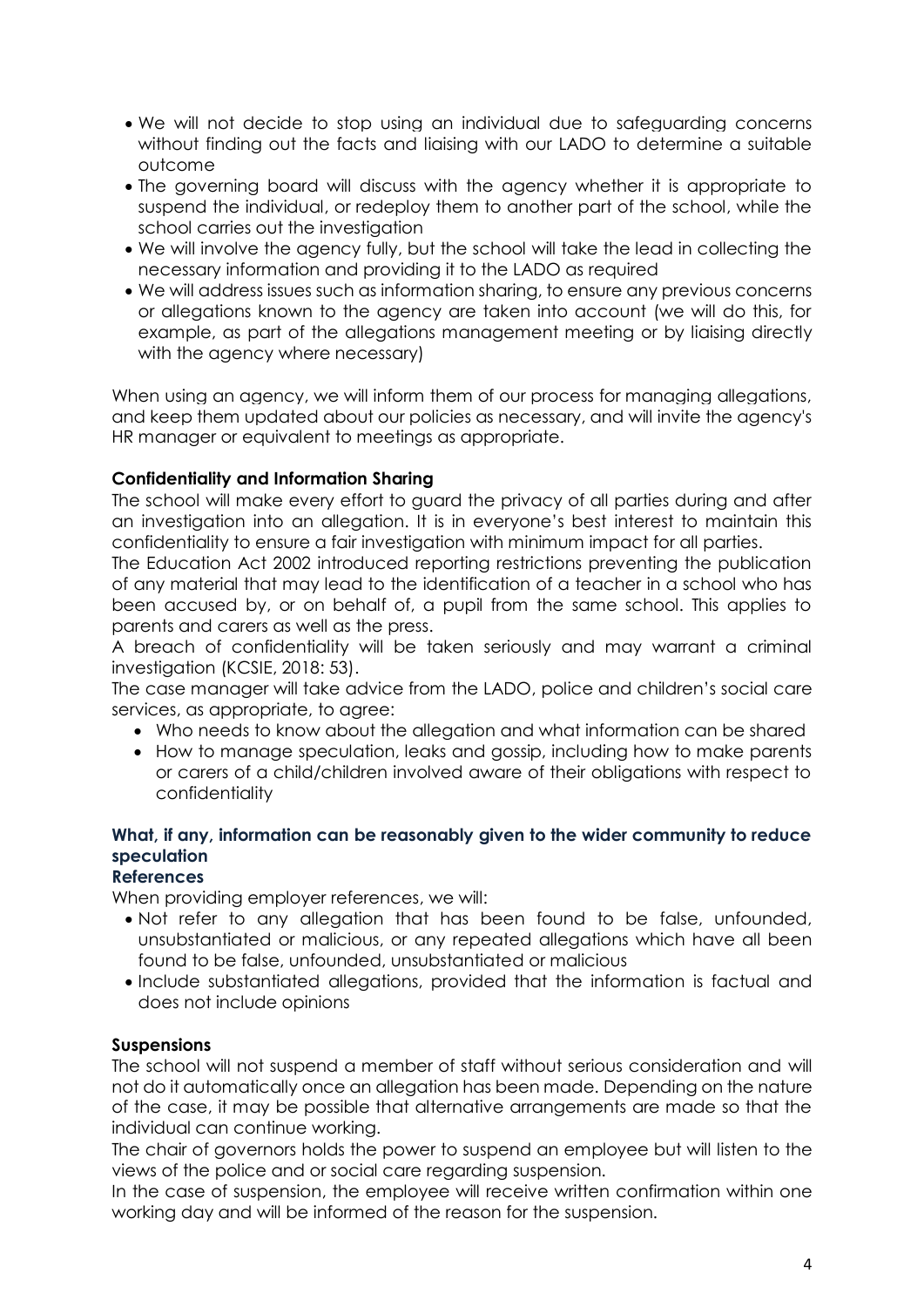## **Resignations**

If an employee resigns when the allegation is made against them or during an investigation, the investigation will continue until an outcome has been reached, with or without the employee's cooperation. They will be given full opportunity to answer the allegation.

## **Record keeping**

Where an allegation is found to be malicious, it will be removed from the record of the employee concerned.

For all other allegations, records of investigations and outcomes will be kept in the employee's personal file and they will be given a copy. The record will be kept, including for people who leave the organisation, at least until the person reaches normal retirement age or for 10 years if that will be longer, from the date of the allegation.

Details of any allegation made by a pupil will be kept in the confidential section of their record.

## **Action on conclusion of the case**

If the allegation is substantiated and the employee is dismissed or resigns, or we cease to use the volunteer's services, the school will make a referral to the DBS (Disclosures and Barring Service) and/or to the TRA (Teacher Regulation Agency) as appropriate. If it is decided that the employee may return to school after a suspension, then provisions will be put in place by the school to ensure that the transition is as smooth as possible. This may involve a phased return for a trial period or the use of another member of staff as a support system in the short term. If the child who made the allegation is still at the school, the school will consider what needs to be done to manage the contact between employee and child.

#### **Action in the case of false or malicious allegations**

Where an allegation is proved to be false, the headteacher and chair of governors may refer to social services to determine whether the child needs support or has been abused by someone else.

The school's positive behaviour support policy sets out the disciplinary action that may be taken against pupils who are found to have made malicious allegations against school staff**.** The headteacher may consult the school governors when considering what action to take.

If the claim has been made by a person who is not a pupil, the school may pass the information to the police who may take further action against that person.

## **After the case**

No matter what the outcome is of an allegation of abuse against staff, the school will review the case to see if there are any improvements that can be made in its practice or policy that may help to deal with cases in the future.

Within our EYFS provisions, we will inform Ofsted of any allegations of serious harm or abuse by any person living, working, or looking after children at the premises (whether the allegations relate to harm or abuse committed on the premises or elsewhere), and any action taken in respect of the allegations. This notification will be made as soon as reasonably possible and always within 14 days of the allegations being made.

If the school is made aware that the secretary of state has made an interim prohibition order in respect of an individual, we will immediately suspend that individual from teaching, pending the findings of the investigation by the Teaching Regulation Agency.

Where the police are involved, wherever possible the school will ask the police at the start of the investigation to obtain consent from the individuals involved to share their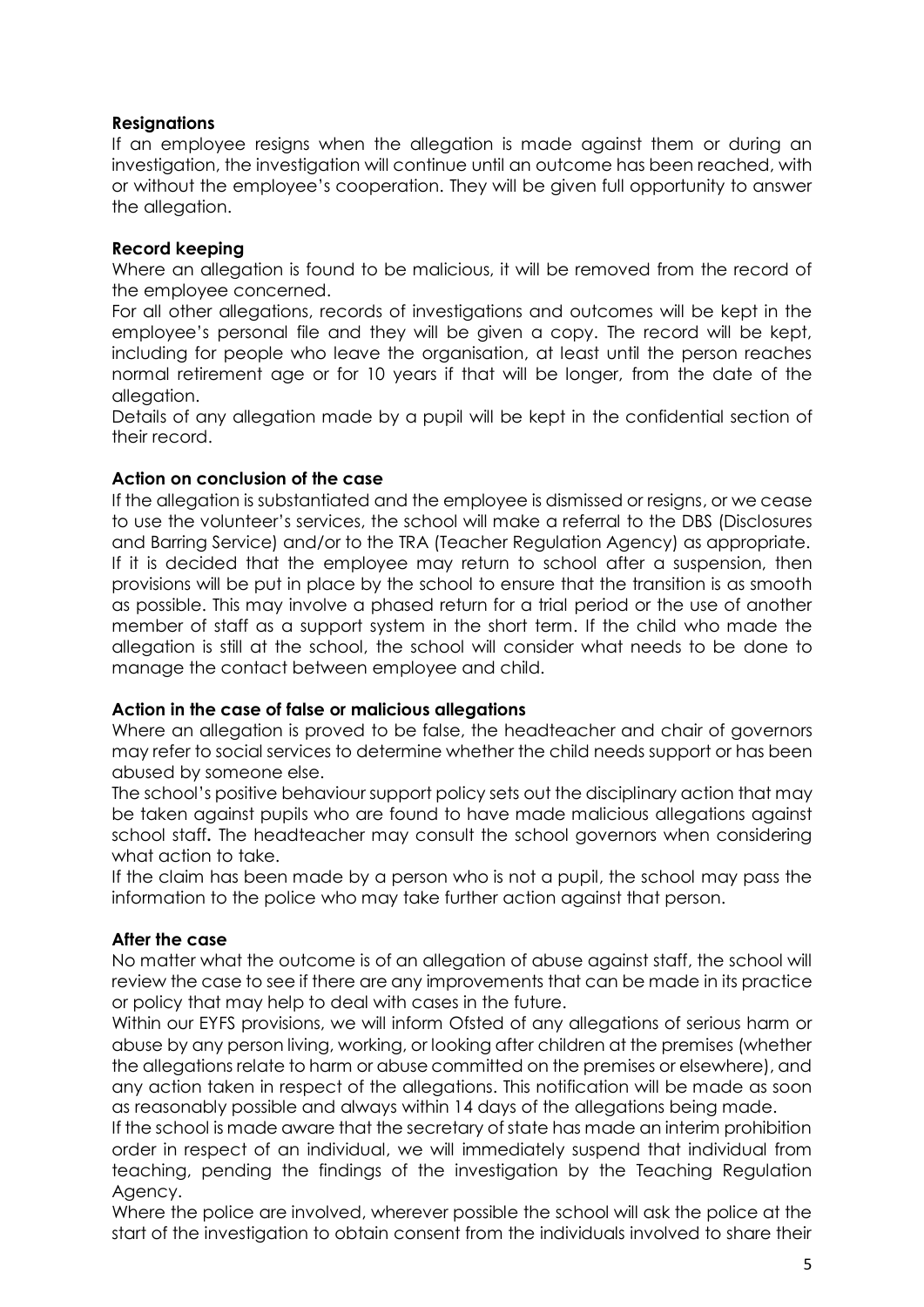statements and evidence for use in the school's disciplinary process, should this be required at a later point.

#### **Learning lessons**

After any cases where the allegations are *substantiated*, the case manager will review the circumstances of the case with the local authority's designated officer to determine whether there are any improvements that we can make to the school's procedures or practice to help prevent similar events in the future.

This will include consideration of (as applicable):

- Issues arising from the decision to suspend the member of staff
- The duration of the suspension
- Whether or not the suspension was justified
- The use of suspension when the individual is subsequently reinstated. We will consider how future investigations of a similar nature could be carried out without suspending the individual

For all other cases, the case manager will consider the facts and determine whether any improvements can be made.

#### **Non-recent allegations**

Abuse can be reported, no matter how long ago it happened.

We will report any non-recent allegations made by a child to the LADO in line with our local authority's procedures for dealing with non-recent allegations.

Where an adult makes an allegation to the school that they were abused as a child, we will advise the individual to report the allegation to the police.

#### **Concerns that do not meet the harm threshold**

This section applies to all concerns (including allegations) about members of staff, including supply teachers, volunteers and contractors, which do not meet the harm threshold set out in section 1 above (see 'Section 2: Concerns that do not meet the harm threshold' in part 4 of Keeping Children Safe in Education, 2021).

Concerns may arise through, for example:

- Suspicion
- Complaint
- Disclosure made by a child, parent or other adult within or outside the school
- Pre-employment vetting checks
- Observation of inappropriate staff conduct/practice (where performance may inadvertently or accidentally fall short 'in the moment'.

We recognise the importance of responding to and dealing with any concerns in a timely manner to safeguard the welfare of children.

#### **Definition of low-level concerns**

The term 'low-level' concern is any concern – no matter how small – that an adult working in or on behalf of the school may have acted in a way that:

Is inconsistent with the staff code of conduct, including inappropriate conduct outside of work, **and**

Does not meet the allegations threshold or is otherwise not considered serious enough to consider a referral to the designated officer at the local authority.

Examples of such behaviour could include, but are not limited to:

- Being overly friendly with children
- **•** Having favourites
- Taking photographs of children on their mobile phone
- Engaging with a child on a one-to-one basis in a secluded area or behind a closed door
- Using inappropriate sexualised, intimidating or (otherwise) offensive language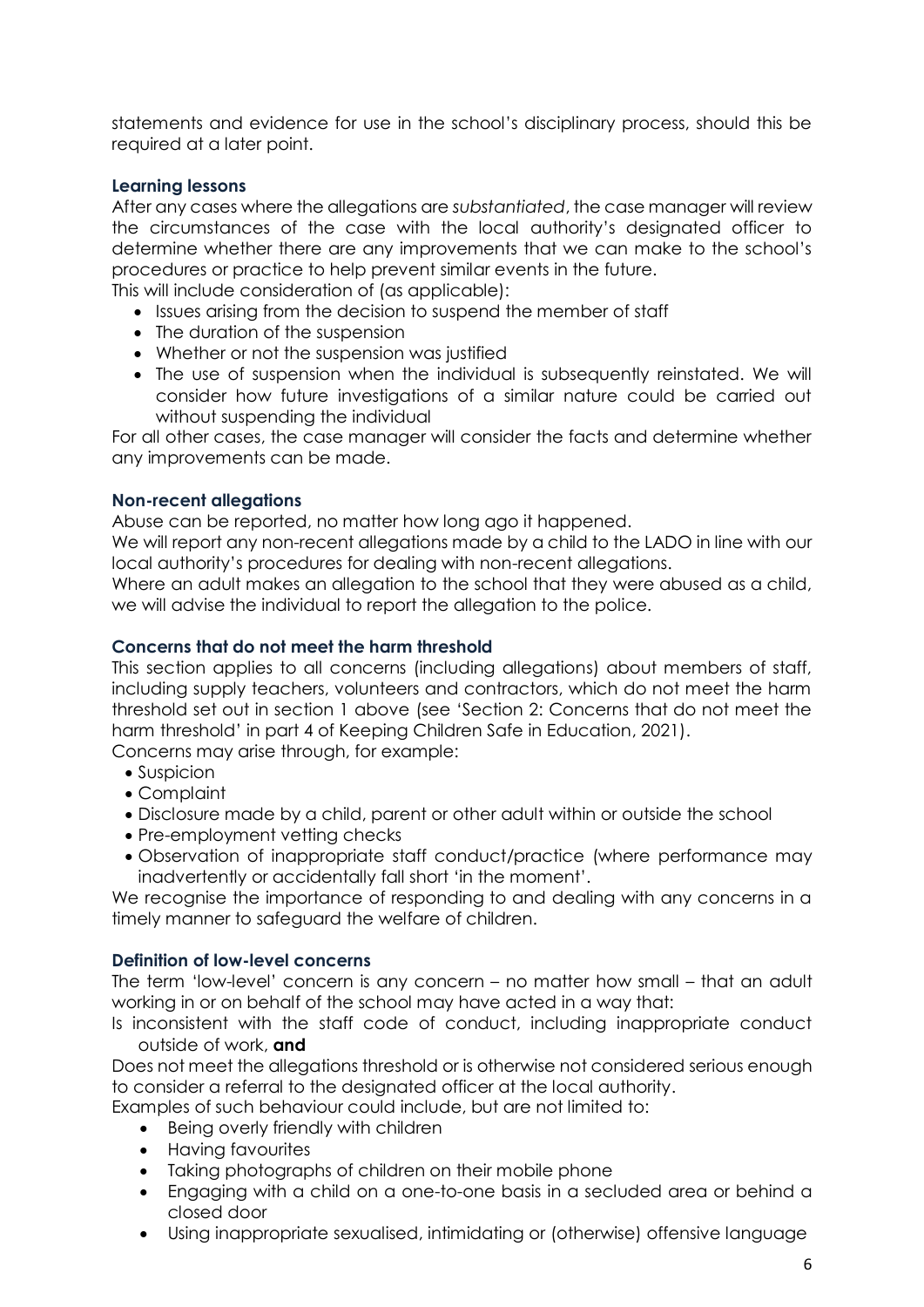## **Sharing low-level concerns**

We recognise the importance of creating a culture of openness, trust and transparency to encourage all staff to share low-level concerns so that they can be addressed appropriately.

We will create this culture by:

- Ensuring staff are clear about what appropriate behaviour is, and are confident in distinguishing expected and appropriate behaviour from concerning, problematic or inappropriate behaviour, in themselves and others
- Empowering staff to share any low-level concerns as per section 7.7 of this policy
- Empowering staff to self-refer
- Addressing unprofessional behaviour and supporting the individual to correct it at an early stage
- Providing a responsive, sensitive and proportionate handling of such concerns when they are raised
- Helping to identify any weakness in the school's safeguarding system

#### **Responding to low-level concerns**

If the concern is raised via a third party, the headteacher or DSL will collect evidence where necessary by speaking:

- Directly to the person who raised the concern, unless it has been raised anonymously
- To the individual involved and any witnesses

The headteacher will use the information collected to categorise the type of behaviour and determine any further action, in line with the school's staff code of conduct.

#### **Record keeping**

All low-level concerns will be recorded in writing on the school's green Staff Concern reporting form. In addition to details of the concern raised, records will include the context in which the concern arose, any action taken and the rationale for decisions and action taken.

Records will be:

- Kept confidential, held securely and comply with the DPA 2018 and UK GDPR
- Reviewed so that potential patterns of concerning, problematic or inappropriate behaviour can be identified. Where a pattern of such behaviour is identified, we will decide on a course of action, either through our disciplinary procedures or, where a pattern of behaviour moves from a concern to meeting the harms threshold as described in section 1 of this appendix, we will refer it to the designated officer at the local authority

Retained at least until the individual leaves employment at the school

Where a low-level concern relates to a supply teacher or contractor, we will notify the individual's employer, so any potential patterns of inappropriate behaviour can be identified.

#### **References**

We will not include low-level concerns in references unless:

- The concern (or group of concerns) has met the threshold for referral to the designated officer at the local authority and is found to be substantiated; and/or
- The concern (or group of concerns) relates to issues which would ordinarily be included in a reference, such as misconduct or poor performance